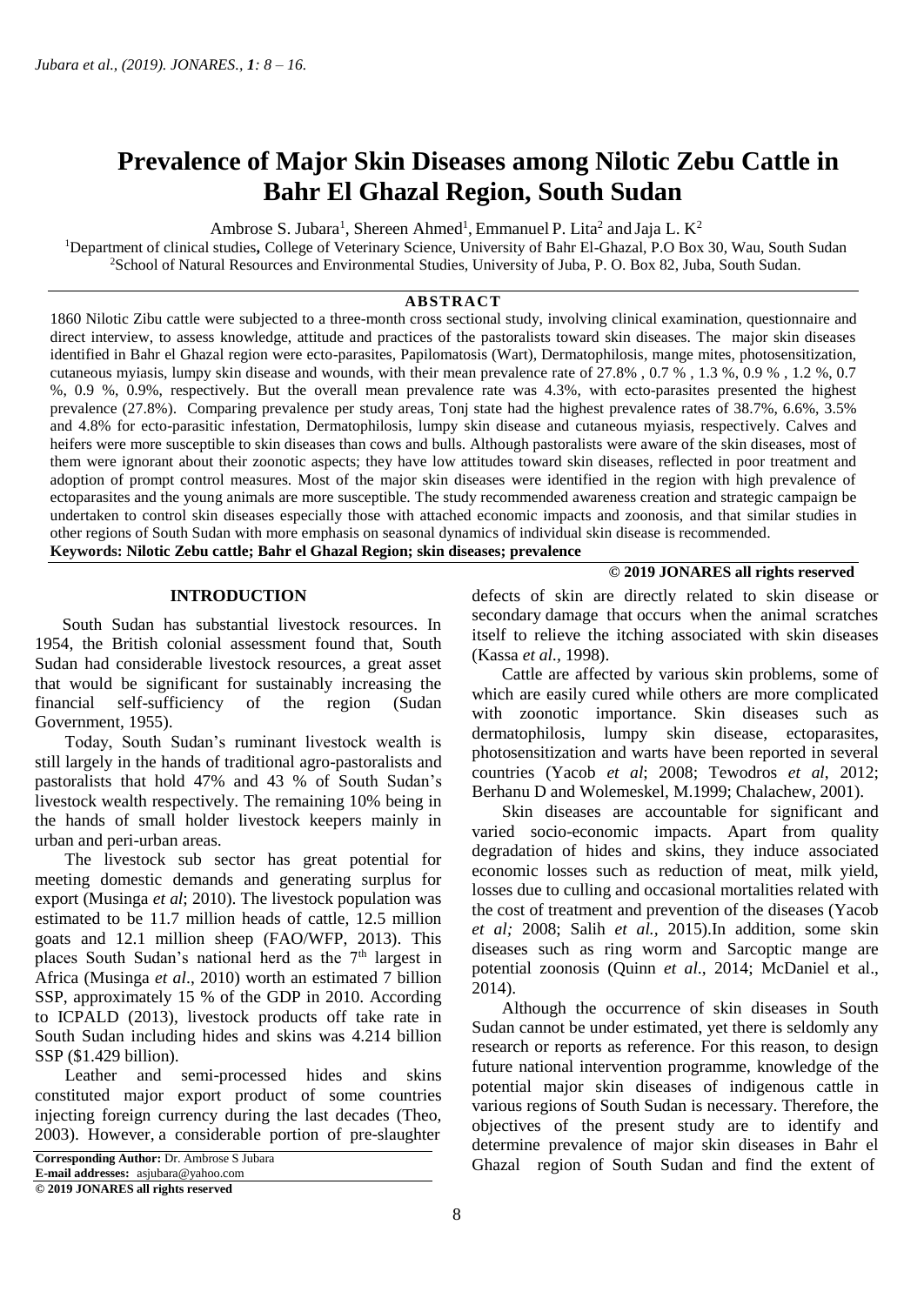pastoralists' knowledge, attitudes and practices toward skin diseases of cattle in the region.

# **MATERIALS AND METHODS**

## **Study area**

 Bahr el Ghazal region consists of major towns of Wau, Aweil, Rumbek, Tonj and Warrap.It borders the Central Africa Republic to the west and Sudan to the north west and south west with Democratic Republic of Congo. It is an area of swamps and ironstone plateau inhabited by Luo, Dinka and Fartit ethnic groups living on subsistence farming and cattle herding. It has an area of 210,785.57  $km<sup>2</sup>$  with a population of 4,296,600 dispersed in 20 persons per km<sup>2</sup> .

The study was conducted in Wau town which lies at latitude  $7^{\circ}$  42' 10.30" N, longitude  $27^{\circ}$  59' 43.08" E and 441 meters above sea level. Aweil town that lies at latitude 8 46 02 N, longitude 27° 23′ 59″ E and 476 m above sea level and Tonj town which lies at latitude  $7^{\circ}$  26' 75"N, longitude  $28^{\circ}$  67' 90'' E. Average annual rainfall in these towns were 1098 mm, 858 mm and 1057 mm for Wau, Aweil and Tonj respectively.

#### **Study design**

 A cross sectional study was conducted from October to February. A total of 620 indigenous Zebu cattle were randomly selected in each area (three areas=1820 animals) and subjected individually to visual inspection, palpation and specimen collection for laboratory investigations. Cases of wart, photosensitization, wounds and ectoparasites and lumpy skin disease were diagnosed based on their clinical manifestation and gross pathological lesions as described by Radostitis *et al.,* (2000) and Thomson, (1988). Cases suspected of dermatophilosis, scabs, pus and exudates were collected and Gram stained smears were directly examined under microscope. Skin scraping were collected and preserved in 10% formalin for suspected cases of mange, 10% KOH added to the sample and examined as described by Soulsby (1982) and Urquhart *et al., (*1967).

 A structured Questionnaire and direct interview was conducted on 60 purposefully selected pastoralists to assess knowledge, attitudes and practices of pastoralists towards major skin diseases occurring in the region.

 Animals involved in this study were handled based on the ethical standard of the University of Bahr el Ghazal (pending senate approval). Oral consent of the animal owners was obtained before start of the study. Owners were also informed about the purpose and the method of the study.

## **Data analysis**

 The obtained data were inserted in to Microsoft Excel 2010 and analyzed using STATA (version 7) software. Descriptive statistics and proportions were used to assess

prevalence of skin diseases among herd in the study areas and different demographic categories of the animals.

#### **RESULTS**

#### **Herd structure in the study areas**

 In the randomly selected herd during cross sectional study, cows presented the largest population (44.6%) followed by heifers (34.8%) in the region (Table 1. Figure. 1). Bulls and calves were less represented (8.6% and 11.9%).

| Table 1: Herd demographic characteristics |  |  |
|-------------------------------------------|--|--|
|-------------------------------------------|--|--|

| <b>State</b>   | Wau | Aweil | Tonj | $\overline{\Sigma} {\rm X}$ | $Mean \pm SD$   |
|----------------|-----|-------|------|-----------------------------|-----------------|
| Cows           | 335 | 284   | 219  | 829                         | $276.3\pm 63$   |
|                |     |       |      | $(44.6\%)$                  |                 |
| <b>Bulls</b>   | 45  | 63    | 53   | 161                         | $53.6 \pm 9.0$  |
|                |     |       |      | $(8.6\%)$                   |                 |
| <b>Heifers</b> | 160 | 210   | 278  | 648                         | $216 \pm 59.2$  |
|                |     |       |      | $(34.8\%)$                  |                 |
| Calves         | 80  | 63    | 79   | 222                         | $74 + 9.5$      |
|                |     |       |      | $(11.9\%)$                  |                 |
| $\sum X$       | 620 | 620   | 620  | 1860                        |                 |
| Mean           | 155 | 155   | 155  |                             | $155 \pm 108$ . |
|                |     |       |      |                             |                 |



Figure 1: Overall mean prevalence of skin diseases

#### **Prevalence of major skin diseases in Bahr el Ghazal**

 In this three-month cross sectional study, major skin diseases identified in the region were ecto-parasites, Papilomatosis (Wart), Dermatophilosis, mange mites, photosensitization, cutaneous myiasis, lumpy skin disease and wounds.

 Over all mean prevalence rate of major skin diseases in Bahr el Ghazal region was 4.3% (Table 2). Overall mean prevalence rate as per individual disease in the region was as shown in Figure (1). Ecto-parasites presented the highest prevalence (27.8%) in the region.

 Comparing prevalence according to study areas, Tonj state was found to carry the highest prevalence rates (38.7%, 6.6%, 3.5% and 4.8%) of ecto-parasitic infestation, Dermatophilosis, lumpy skin disease and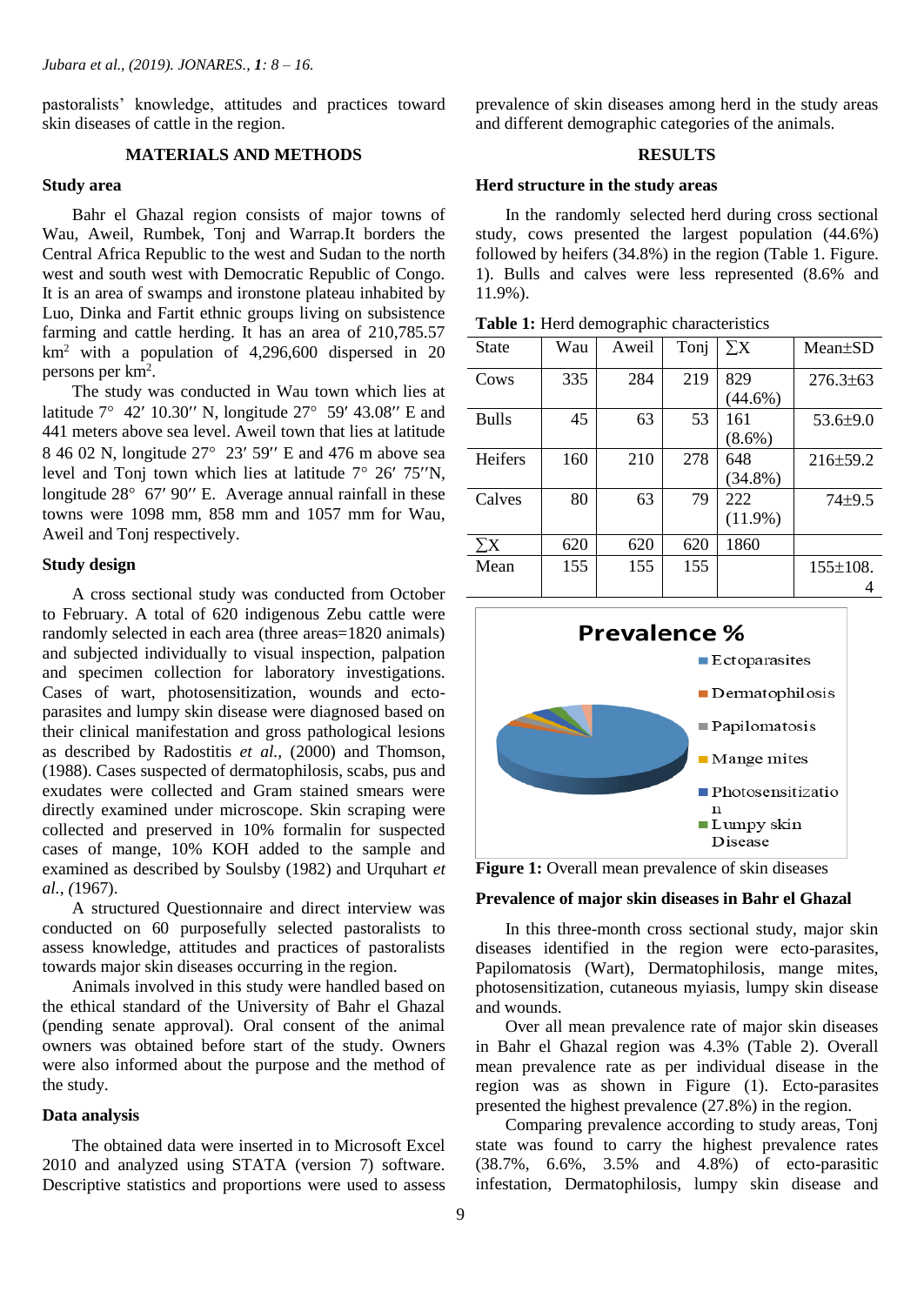cutaneous myiasis infection respectively (Table 2., Figure 2).

 In Wau state, high prevalence rates of photosensitization (5%) and occurrence of wounds (2.9%) for various reasons were recorded than in other states. Aweil state presented the highest prevalence rates of 3.5% and 2.6% for Papilomatosis and mange mites, respectively (Figure 2).

| <b>Table 2:</b> Prevalence of major skin diseases as per the |  |  |  |
|--------------------------------------------------------------|--|--|--|
| study area                                                   |  |  |  |

| <b>Skin Disease</b> | Area  | Number          | Prevalence       |
|---------------------|-------|-----------------|------------------|
|                     |       | Infected        | $\%$             |
| Ecto-parasites      | Wau   | 123             | 20               |
|                     | Aweil | 154             | 25               |
|                     | Tonj  | 240             | 39               |
| $\sum X$            |       | 517             |                  |
| Mean±SD             |       | $172.3 \pm 61$  | 27.8             |
| Papilomatosis       | Wau   | 14              | 2.3              |
|                     | Aweil | 22              | 3.5              |
|                     | Tonj  | 18              | 2.9              |
| $\sum X$            |       | 54              |                  |
| Mean±SD             |       | $18 + 4.0$      | 0.9              |
| Dermatophilosis     | Wau   | 23              | 3.7              |
|                     | Aweil | 12              | 1.9              |
|                     | Tonj  | 41              | 6.6              |
| $\sum X$            |       | 76              |                  |
| Mean±SD             |       | $25.3 \pm 4.6$  | 0.8              |
| Mange               | Wau   | 09              | 1.5              |
|                     | Aweil | 16              | 2.6              |
|                     | Tonj  | 12              | 1.9              |
| $\sum X$            |       | 37              | 6.0              |
| Mean±SD             |       | $12.3 \pm 3.5$  | 0.7              |
| Photosensitization  | Wau   | 31              | 5.0              |
|                     | Aweil | 12              | 1.9              |
|                     | Tonj  | 21              | 3.4              |
| $\sum X$            |       | 64              |                  |
| Mean±SD             |       | $21.3 + 9.5$    | 1.2              |
| Lumpy skin disease  | Wau   | 11              | 1.8              |
|                     | Aweil | 17              | 2.7              |
|                     | Tonj  | 22              | 3.5              |
| $\sum X$            |       | 50              |                  |
| Mean±SD             |       | $16.6{\pm}5.5$  | 0.9              |
| Cutaneous Myiasis   | Wau   | 19              | 3.0              |
|                     | Aweil | $\overline{22}$ | $\overline{3.5}$ |
|                     | Tonj  | 30              | 4.8              |
| $\sum X$            |       | 71              |                  |
| Mean±SD             |       | $23.7 + 5.7$    | 1.3              |
| Wounds              | Wau   | 18              | 2.9              |
|                     | Aweil | 09              | 1.5              |
|                     | Tonj  | 14              | 2.3              |
| $\sum X$            |       | 41              |                  |
| Mean±SD             |       | 13.6±4.5        | 0.7              |

## **Prevalence of major skin diseases as per demographic characteristics**

The overall mean prevalence rate  $(32\pm0.9 %$  and  $30.5\pm13.0$ ) of skin diseases in Bahr el Ghazal region occurred among calves and heifers respectively (Table 3. Figure 3).

 Prevalence rates of ecto-parasites (79.3% and 64.3%), were higher among calves and heifers respectively. In addition, Papilomatosis (Wart), cutaneous myiasis, and



**Figure 2**: Prevalence according to study areas

photosensitization and lumpy skin diseases were observed in high prevalence rates of 1.2%, 2.2%, 1.5% and 1.7% respectively in cows. However, Dermatophilosis was only recorded in high prevalence (1.5%) among heifers.

## **Knowledge, attitudes and practices of pastoralists towards skin diseases**

 The response of 60 purposefully selected pastoralists revealed that, 88.3% of the pastoralists knew some of major skin diseases infecting local cattle in Bahr el Ghazal region (Table 4). However, 65% of them did not know the zoonotic aspects of some of the diseases.

 71.7% of the pastoralists, ranked cattle skin diseases low or not important in comparison with other diseases with high mortality rate and economic losses. Only 53.3% accepted skin diseases to have impact on hides and skins marketing.

 Among the pastoralists, 71.7% used traditional herbs for treatment of skin diseases and a few, 18.3% and 10% of them resorted to Veterinary medicines and other means such as tar and river clay for treating animals' skin diseases. Majority of the 53.3% of the livestock owners in the region were not practising any sort of preventive measures against the prevalent skin diseases. Î

## **DISCUSSION**

## **Herd structure**

 The study population, 1860 heads of Nilotic Zebu cattle were selected from the 6,785,329 estimated population of cattle in Bahr el Ghazal region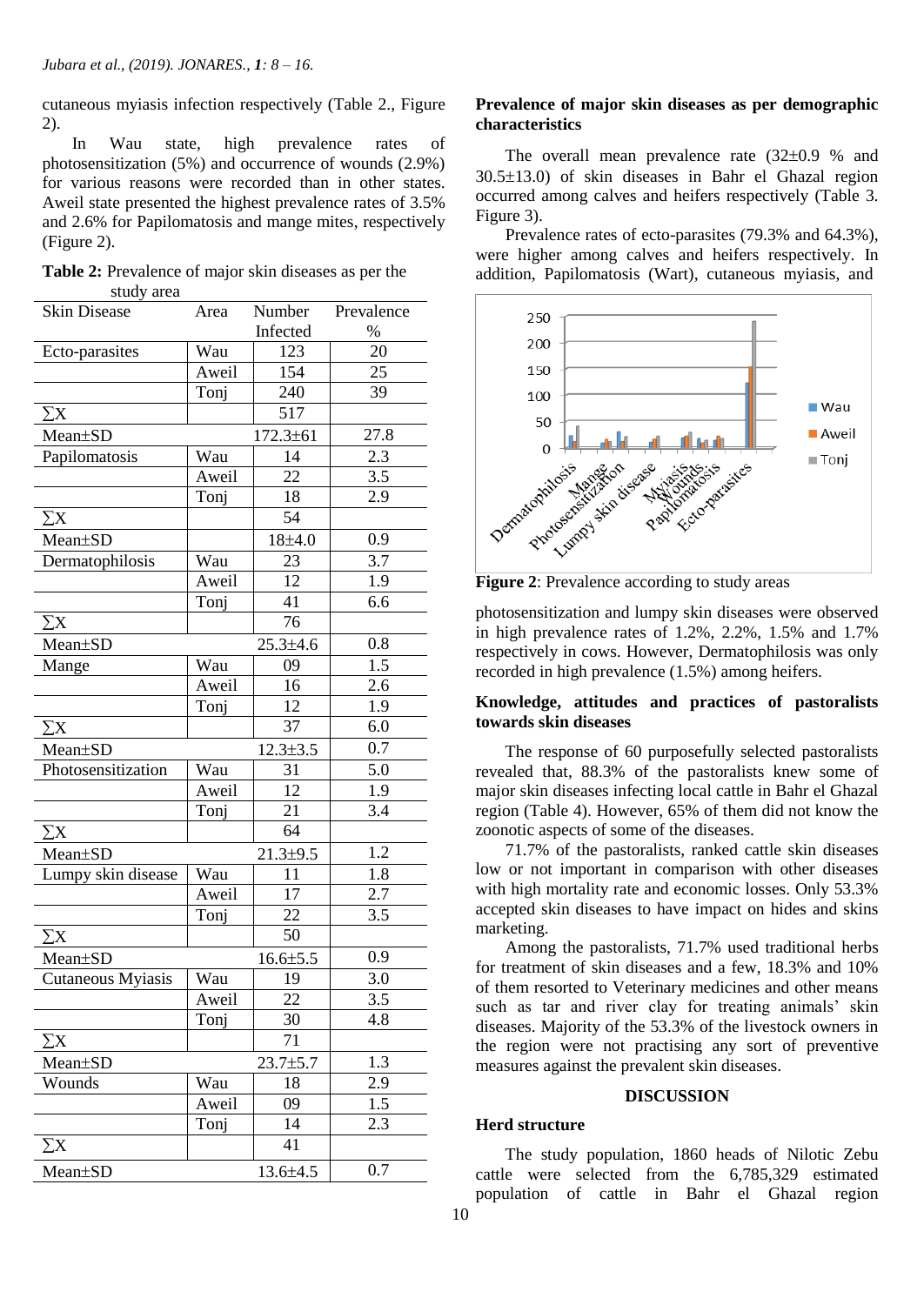#### *Jubara et al., (2019). JONARES., 1: 8 – 16.*

(MARF&FAO, 2014). In the study population of cows represent the highest (44.6%) proportion than that of bulls (8.6%). This concur with similar proportion of 44% cows and 6% bulls reported by Akpa *et al.,* (2012). The 8.6 % proportion of bulls in this study is much lower than the 44.9 to 49.1% reported by Mukasa-Mugerwa, (1981) in Ethiopia and De Leeuw and Wilson, (1987) in Mali but matched with that of Lesnoff *et al.,* (2002) in Ethiopia highland. This difference depends on the agricultural activities practised in the area where bulls are key traction animals of plough oxen to supply draught power.

| $\sim$             |                 |      |                 |      |                 |               |              |               |
|--------------------|-----------------|------|-----------------|------|-----------------|---------------|--------------|---------------|
|                    | Cows            | %    | <b>Bulls</b>    | $\%$ | Heifers         | $\frac{0}{0}$ | Calves       | $\frac{0}{0}$ |
| Disease            | $(n=829)$       |      | $(n=161)$       |      | $(n=648)$       |               | $(n=222)$    |               |
| Ecto-parasites     | 59              | 27.7 | 98              | 50   | 157             | 64.3          | 203          | 79.3          |
| Papilomatosis      | 23              | 1.2  | 08              | 0.4  | 14              | 0.8           | 09           | 0.5           |
| Dermatophilosis    | 15              | 0.8  | 21              | 1.1  | 28              | 1.5           | 12           | 0.7           |
| Mange              | 09              | 0.5  | 11              | 0.6  | 07              | 0.4           | 10           | 0.5           |
| Photosensitization | 28              | 1.5  | 12              | 0.7  | 18              | 1.0           | 06           | 0.3           |
| Lumpy skin Disease | 32              | 1.7  | 16              | 0.9  | 02              | 0.1           | $\Omega$     | $\Omega$      |
| Cutaneous Myiasis  | 41              | 2.2  | 12              | 0.6  | 14              | 0.8           | 04           | 0.2           |
| Wounds             | 06              | 0.3  | 18              | 1.0  | 04              | 0.2           | 12           | 0.7           |
| $\sum X$           | 213             |      | 196             |      | 244             |               | 256          |               |
| Mean±SD            | $26.6 \pm 17.6$ | 4.5  | $24.5 \pm 19.0$ | 6.9  | $30.5 \pm 13.0$ | 8.6           | $32 \pm 0.9$ | 10.3          |

| Table 3: Overall mean prevalence rates of skin diseases as per demographic characteristics of animals |  |
|-------------------------------------------------------------------------------------------------------|--|
|-------------------------------------------------------------------------------------------------------|--|



**Figure 3:** Overall mean prevalence rates according to demographic characteristics of animals

Table 4: Knowledge, Attitude and practices of pastoralists toward major livestock skin diseases (n=60)

| Parameter                                          | Respondents % |      |  |
|----------------------------------------------------|---------------|------|--|
| Knowledge of major livestock skin diseases         |               |      |  |
| Yes                                                | 53            | 88.3 |  |
| N <sub>O</sub>                                     | 07            | 11.7 |  |
| Knowledge of Zoonotic transmission skin Diseases   |               |      |  |
| Yes                                                | 21            | 35   |  |
| N <sub>O</sub>                                     | 39            | 65   |  |
| Ranking of skin diseases with others               |               |      |  |
| Important                                          | 17            | 28.3 |  |
| Not important                                      | 43            | 71.7 |  |
| Impact of skin diseases on hide and skin marketing |               |      |  |
| Yes                                                | 32            | 53.3 |  |
| No                                                 | 28            | 46.7 |  |
| Treatment of skin diseases                         |               |      |  |
| Medicinal                                          | 11            | 18.3 |  |
| Herbal                                             | 43            | 71.7 |  |
| <i>Others</i>                                      | 6             | 10.0 |  |
| Preventive measures against skin diseases          |               |      |  |
| Practicing                                         | 24            | 40   |  |
| Not practicing                                     | 32            | 53.3 |  |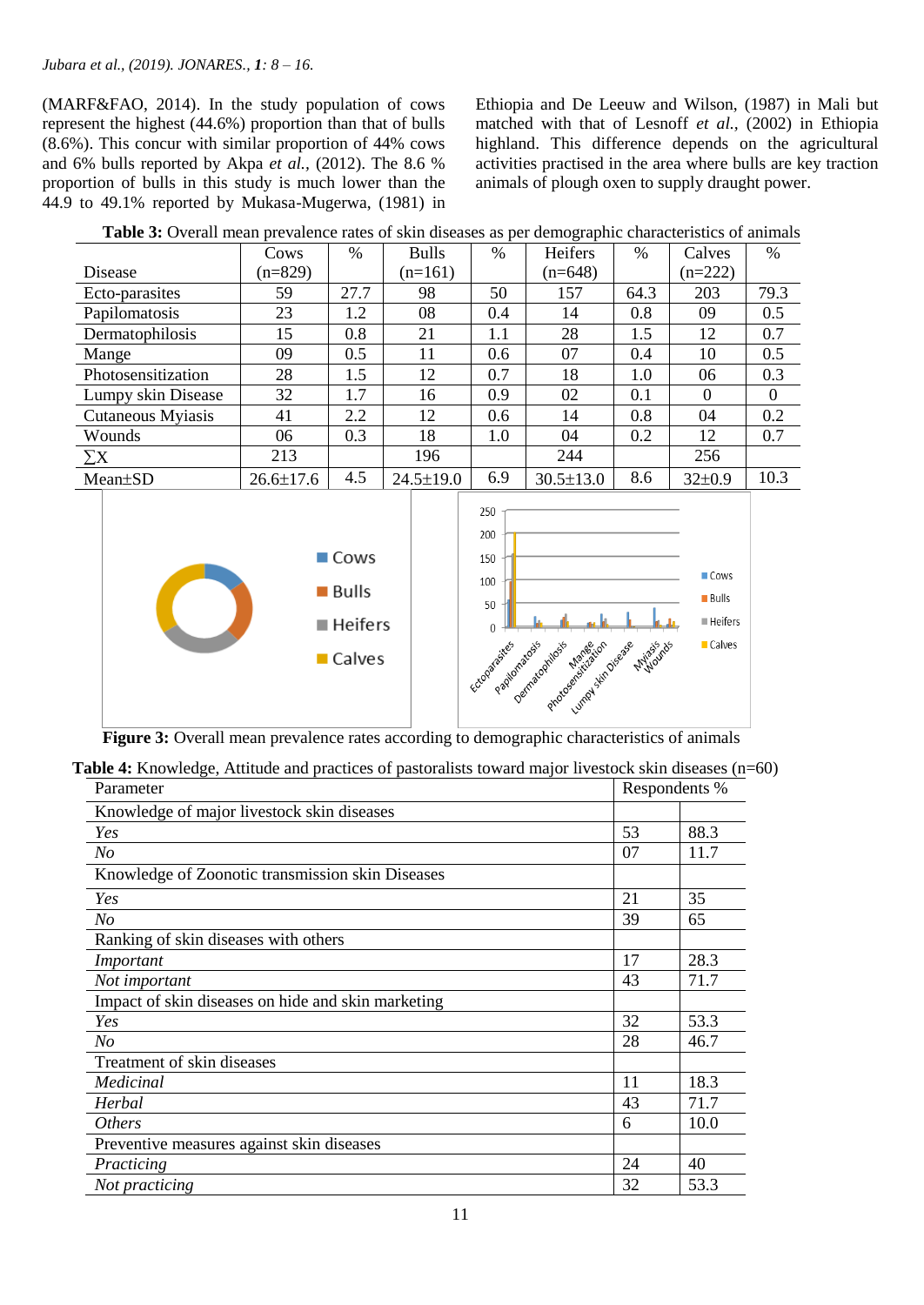



**Plate 1:** Lesion of photosensitization **Plate 2: a.** Wart around anus and perineal **b.** Warts around the eyelids and medial region can can be completed as  $\alpha$  can be can be completed as  $\alpha$ 



**Plate 3:** Post Lumpy Skin Disease **Plate 4:** Early stage of Dermatophilosis **Plate 5:** Gross lesions of Cutaneous Lesions Myiasis

## **Prevalence of major skin diseases in the region**

The major skin diseases identified in the region were similar to those identified in north Gondar zone of Amhara region of Ethiopia by Daniel and Samuel Derso, (2015) and in Hawassa in southern Ethiopia by Zekarias Fantaye and Berhanu Melake, (2018), Addise-Ambilo and Abriham-Kebede (2019) in Nigeria and by IIiyasu et *al.,* 2015.

 Over all mean prevalence rate of major skin diseases in Bahr el Ghazal region was 4.3% (Table 2).This finding is very much lower than the findings of 15.41 % and 27.68% reported by Teshome (2016) from Adama and Gondar respectively. The observed difference among the studies could be partly explained by the difference in the geographic location, cattle management practices. The prevailing poor veterinary services, poor animal husbandry, lack of awareness on the problem, the use of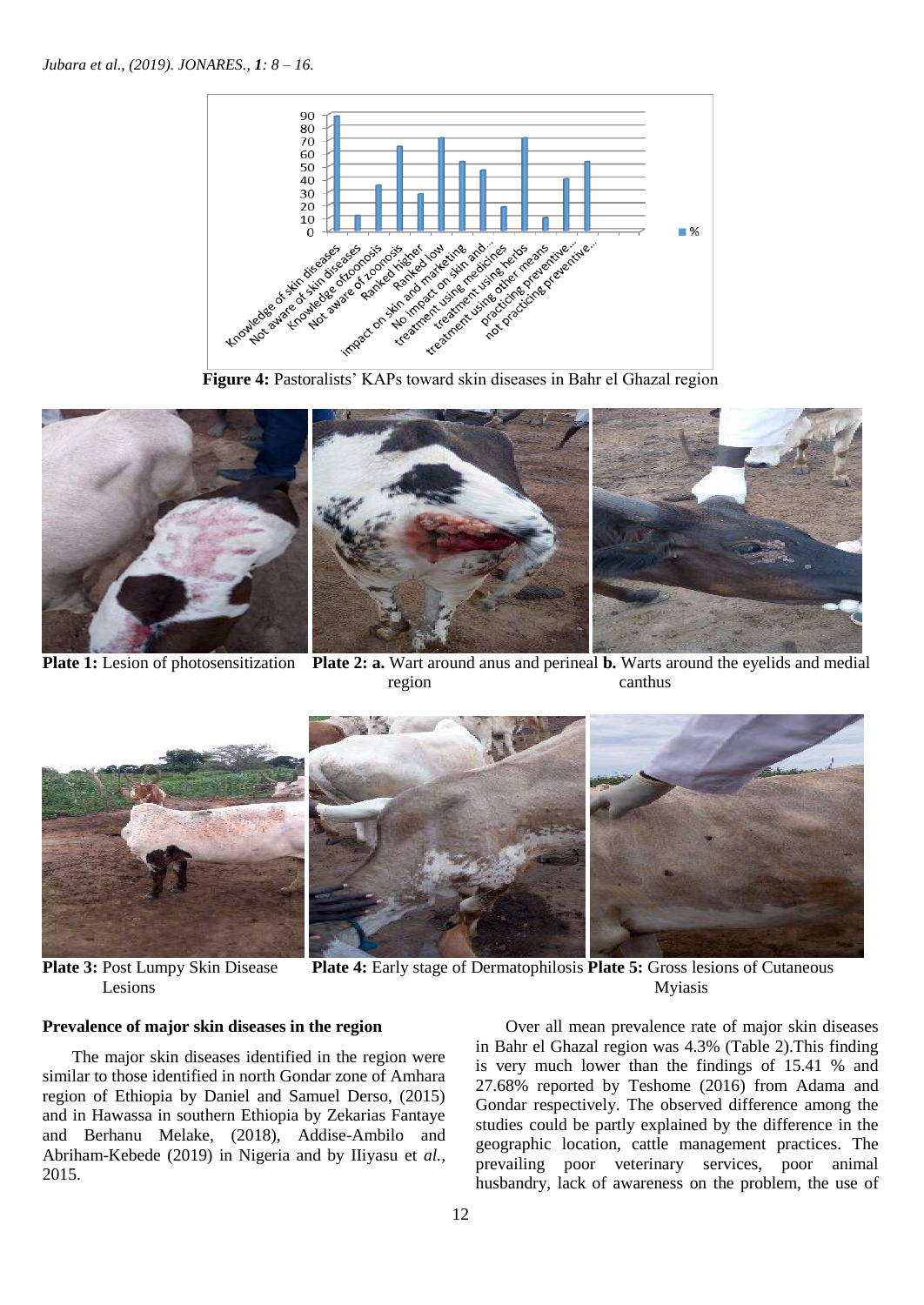communal watering and grazing sites are common risk factors. Moreover, improper applications of medicines by non-professionals are the major reasons to induce and augment this endemic situation.

 Prevalence of individual skin diseases according to the study areas, Tonj state was found to carry the highest prevalence rates of major skin diseases in the region (38.7%, 6.6%, 3.5% and 4.8%) for ecto-parasitic infestation, Dermatophilosis, lumpy skin disease and cutaneous myiasis infection respectively (Table 2., Figure 2).Reasons for this high prevalence compared to other states could be the geographic location of Tonj in the middle of Bahr el Ghazal region where animals track through from and to other states, poor veterinary services and uncontrolled rampant cattle raiding. The overall prevalence of ectoparasites in this study is lower than the finding of 73.3% by Tadesse *et al.,* (2011) from southern rangelands, 68 % by Werkineh *et al*., (2016) around Ambo town in Ethiopia and 65.5% by Islam *et al.,* (2009) from Bangladesh. However, it was higher than 27% prevalence reported from Southwest of Ethiopia by Onu and Sheferaw, (2013) and 15.41% reported by Yacob *et al*., (2008) .The disparity among the reports might be due to variation in locations, management practices and ectoparasites control practices. This could be attributed to the differences in the management practice, level of owners' awareness, ecology and climatic differences.

 The highest prevalence of lumpy skin diseases in the current study occurred in Tonj state (3.5%) was higher than o.6% reported by Ayelet *et al.,* (2014), 1.04 % revealed by Werkineh *et al.,* (2016). However, the result was much lower than that revealed by Beshahwured (1991) who reported prevalence of 27.9% during an outbreak and Gari *et al.,* (2010), who reported a prevalence of 13.61% in central Ethiopia and 8.1% in different agro-climatic zones of Ethiopia. Reasons for these discrepancies may be because this study depended on post-infection lesions of the disease which usually not representative as pastoralists often cull infected cows and bulls.

 The highest prevalence rate of Dermatophilosis in the region occurred in Tonj state (6.6%).This finding is higher than prevalence range of 0-4.8 % reported in Zebu cattle in different parts of Ethiopia (Berhanu and Woldemeskel, 1999; Woldemeskel, 2000; Yacob et al., 2008; Meseret and Sefinew, 2011; Teshome, 2016). However, the prevalence rate of 4.3 % in this study was lower than that of 8.7% reported by Awad *et al*., (2008) in Egypt. This low prevalence could be due to the fact that, the pathogen may have not yet established its spore in the premises or the animals were less exposed to the possible predisposing factors such as thorny bushes, pecker birds and rain*.* 

The high prevalence of myiasis (4.8%) in Tonj than other states, mainly is due to bushy grazing areas during the period of study (Oct-Feb), when grasses and cutted trees are dry, sharp and thorny which is not the situation during rainy season. This finding disagree with that revealed by Amandeep and Devinder, (2016) in Punjab, India during June-August (41.9%) and Sept-Nov (27.8%) and Dec-Feb (6.1%). In Wau state, high prevalence rates of photosensitization (5%) and occurrence of wounds (2.9%) were recorded than in other states (Plate 1). Affected animals were new to the area as they were not acquainted with types of plants in the grazing lands and in addition farmers are not aware of photosensitization so that they direct the animals to a friendly grazing land. The high prevalence of Photosensitization situation in Wau compared to other state was due to the fact that, the study was carried out during dry season when animals experience feed scarcity inducing them to graze on abundantly available plants producing photosensitizers in many areas within and around Wau state during that season. The finding in this study was higher than that revealed (1%) by Werkineh *et al.,* (2016) and Yacob *et al.,* (2008).

 Wounds are more common among bulls. The occurrence of cases of wound in high prevalence in Wau was the results of more ox-ploughing using animal power for agricultural activities in which bulls are properly utilized, thus resulting in yoke gall wounds. Bulls may also incur injuries to them while rivaling over a female in estrus.

 Aweil state presented the highest prevalence rates 3.5% and 2.6% of Papilomatosis and mange respectively (Fig2, Plate 2) compared to other states. The high prevalence of Wart and Mange were attributed to the poor husbandry system, ignorance of farmers of the transmission and spread of the diseases and improper use of medicines. The current study prevalence is lower than the findings of Werkineth *et al.,* (2016) who recorded 10.16% prevalence of mange mite infestation. Similar finding (10.7%) was also shown by Agumas *et al*., (2015) from Northern Ethiopia., reason for the disagreement may be associated with favorable climatic and environmental condition in the area .However, the finding in this study concurred with the prevalence of 2.38% reported in North west Ethiopia.

 In the current study, bovine Papilomatosis of genitalia and eye were observed (plates 2, 2b). The prevalence in this study was lower than that 4.69% reported by Werkineth *et al.,* (2016), and Salib and Farghali (2011) in younger animals.

## **Prevalence of major skin diseases as per demographic characteristics of the herd in Bahr el Ghazal region**

The overall mean prevalence rate of  $(32\pm0.9\%$  and 30.513.0) of skin diseases in Bahr el Ghazal region occurred among calves and heifers respectively (Table 3, Figure 3).

 Prevalence rates of ecto-parasites (79.3% and 64.3%), were higher among calves and heifers respectively. The poor husbandry system, unstable immune system and poor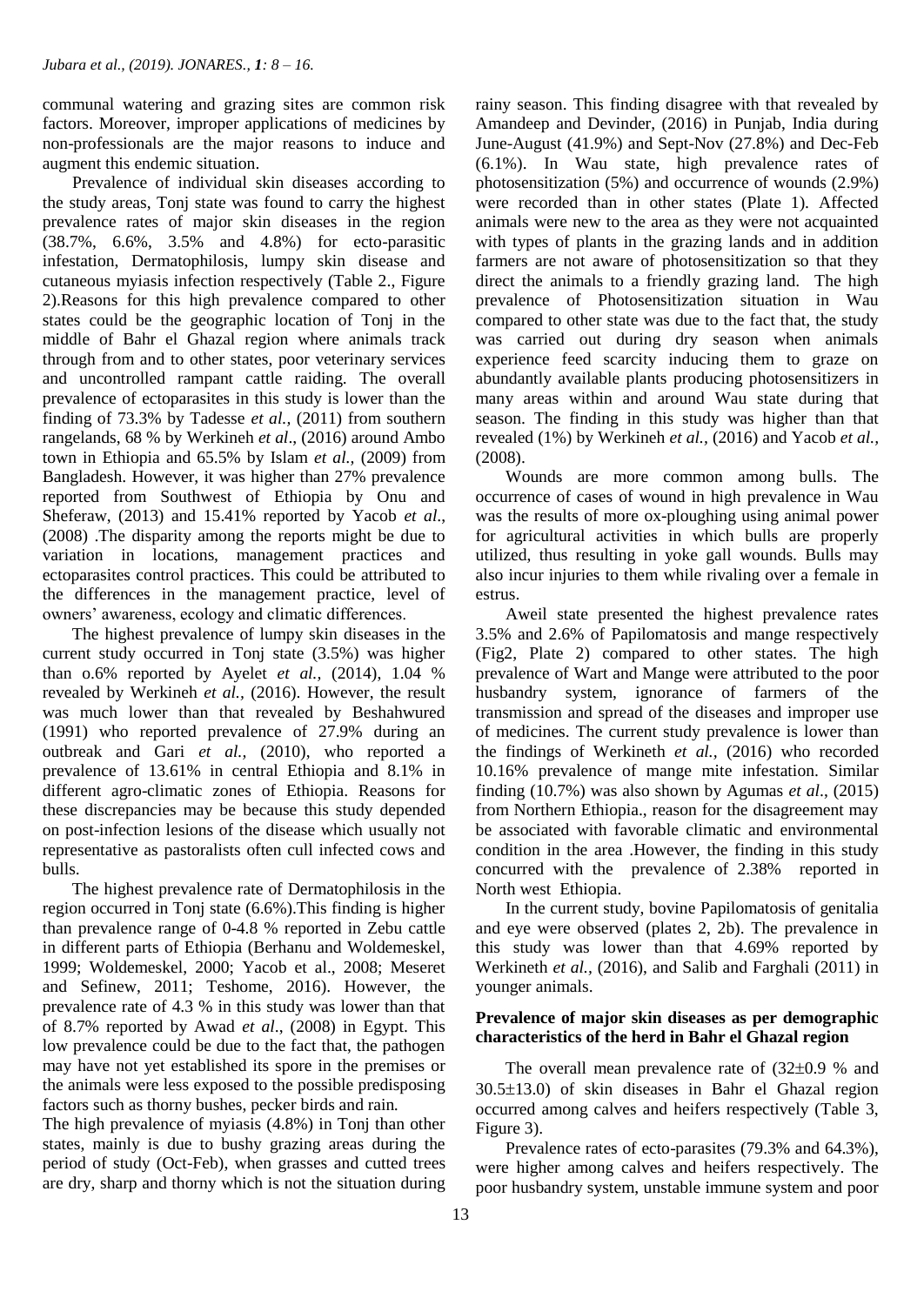body conditions may be the reasons for this high prevalence rate.

 Moreover, Papilomatosis (Wart), cutaneous myiasis, photosensitization and lumpy skin diseases were observed in high prevalence rates  $(1.2\%), 2.2\%$ , 1.5% and 1.7% respectively) in cows. However, Dermatophilosis was only recorded in high prevalence (1.5%) among heifers. The prevailing poor Veterinary service, poor husbandry system and malnutrition seen during dry season as a result of scarcity of feed materials, lack of awareness on some skin diseases, use of communal grazing sites, improper application of medicines by non-professionals, farmers undermining impact of skin diseases and therefore not vigilant in adopting treatment and preventive measures could be convincing reasons that spelt occurrence of skin diseases with high prevalence rate in cows.

## **Knowledge, attitudes and practices of pastoralists towards skin diseases in the region**

 In the current study (Table 4, Figure 4), pastoralists in the region are aware of skin diseases but not their zoonosis aspects. Since the skin diseases only damage skins with low mortality rate, they ranked them as less important compared to other diseases. For these reasons they resort to treating these diseases using traditional herbs which are free or less costly than buying medicines or pay for vaccines.

 The attitude of the herders in under-ranking skin diseases and undermining the economic impacts of skin diseases may be the core factor that let them to pay less attention to prompt treatment and adaption of strict preventive measures to curtail the spread of skin diseases among the herd.

 Moreover, knowledge of zoonosis of some of the skin diseases among herders in the camp is poor which is in line with the report of Boiling (1997). In the same track, poor hygienic practices in the camps, poor extension education seem to have contributed greatly in the spread of skin diseases and others among the herds and this concurred with the results obtained by Cately *et al.,* (2001).

#### **CONCLUSION**

 This study identified the most important skin diseases in the region with high prevalence of ectoparasites. Young animals are more susceptible to most of the skin diseases and although the overall mean prevalence of skin diseases in the region is considerable (4.5%), variable prevalence of individual diseases were observed in different study areas. With exception of zoonotic ones, farmers were aware of most of skin diseases in the region but yet ranked them low.

#### **RECOMMENDATIONS**

 Awareness creation among cattle herders about zoonosis, economic importance ,treatment, vaccination and control of skin diseases in the region; Plan for strategic campaign to control skin diseases especially those with attached economic impact and zoonosis; Similar studies required to be done in other regions of South Sudan with detailed determination of seasonal dynamics of individual skin disease and establishment of integrated tanning industry in the region would add monetary value to skin and enhance farmers attitudes toward control of skin diseases.

#### **ACKNOWLEDGEMENTS**

 The authors acknowledge with many thanks the contribution of cattle owners to this study. We also thank the University administration for availing transport to the study areas.

#### **REFERENCES**

- **Addise Ambilo and Abriham Kebede,** (2019)**.**  Prevalence of major skin diseases of cattle in and around Hawassa, Southern Ethiopia. *American journal of Biomedical Science and Research,* **2**:116- 122
- **Agumas, K.S., Nega, B. H., Mengistu, B. A.** (2015). Prevalence of mange mite infestation on cattle in south Achefer District, Northwest Ethiopia. *American-Eurasian Journal of Scientific Research*, **10**:186-192
- **Akpa, G. N., Alphonsus, C, and Abdul kareem, A.** (2012). Evaluation of herd structure of white Fulani cattle holding in Zaria-Nigeria. *Africa Journal of Animal and Biomedical Sciences,* **7:** 128-131.
- **Amandeep, S. and Devinder, S.** (2016). A study on the incidence of myiasis among dairy animals in the state of Punjab, India. *IOSR Journal of Agriculture and Veterinary Science,* **9:** 30-34.
- **Awad, W.S., Nadral El-Wgoud, M.I., Abdou El-Sayed. A.A.** (2008). Diagnosis and treatment of bovine, ovine and equine Dermatophilosis. *Journal of Applied Scientific Research***, 44:** 367-374.
- **Ayelet G., Haftu, R., Jemberie, S., Belay, A., Gelaye, E., Sibhat, B., Skjerve, and Asmare, K.** (2014). Lumpy skin disease in cattle in central Ethiopia: outbreak investigation and isolation and molecular detection of the virus. *Rev. Sci. Tech. Off. Int. Epiz*, **33**: 877-887.
- **BabuLal JANGIR., Raj Bahadur BIND., Pawan KUMAR. And Ramesh SOMVANSHI.** (2017). Pathological studies and detection of different bovine papilloma virus types in buffalo cutaneous warts. *Turk J Vet Anim Sci***, 41:** 306-311
- **Berhanu, D. and Woldemeskel, M**. (1999). Bovine Dermatophilosis and its influencing factors in central Ethiopia. *Transboundary Emergence Disease*. **46**: 593-597
- **Beshahwured, S.** (1991). Outbreak of Lumpy skin disease in and around Wolliso. Faculty of Veterinary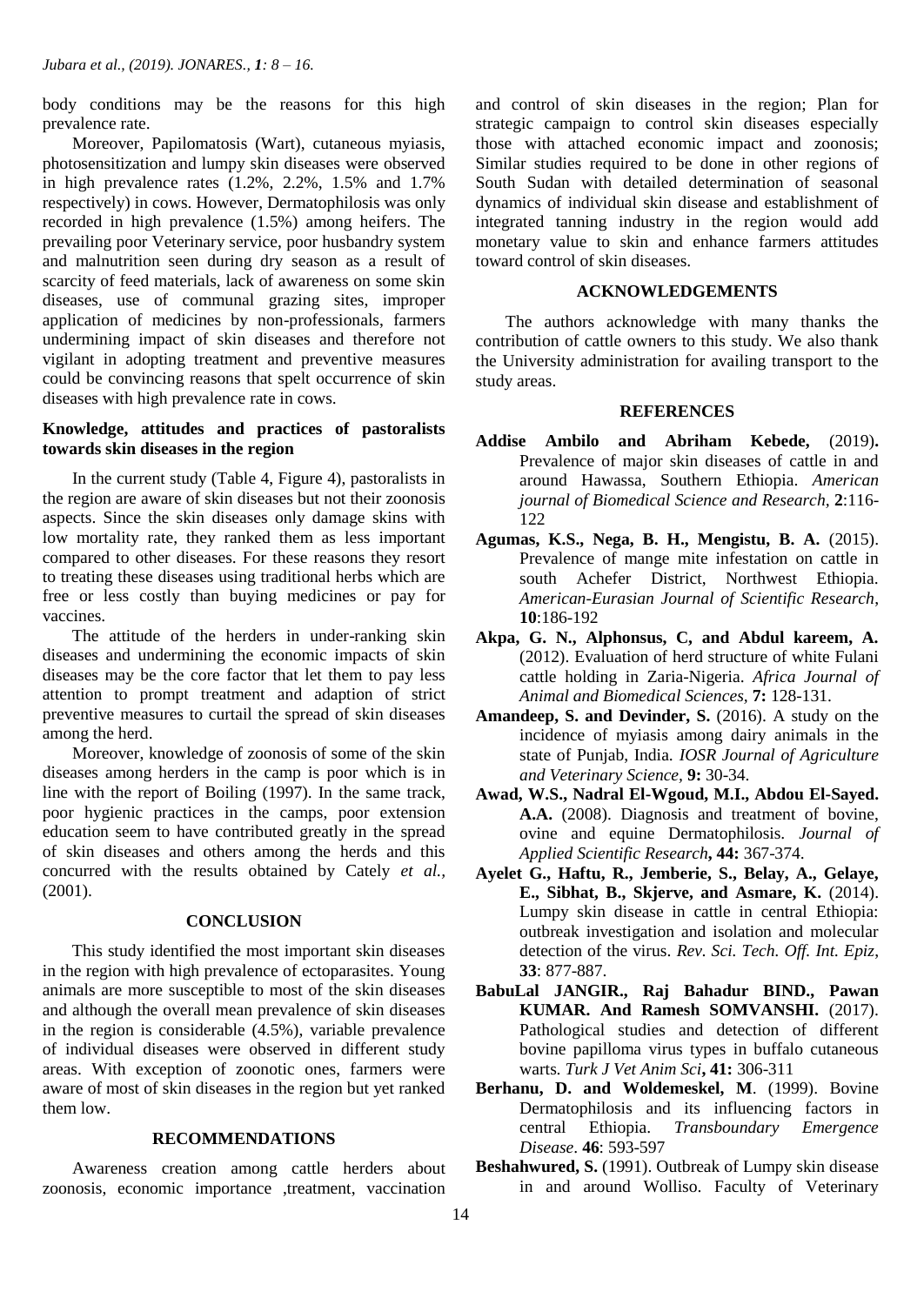Medicine, Addis Ababa University, Debre Zeit, Ethiopia. DVM Thesis.

- **Bolling, M.** (1997). Risk and risk minimization among Himba pastoralists in northwestern Namibia Nomadic people, **pp**66-89.
- **Catley, A., Okoth, S. Osman, J., Fison, T., Njiru, Z.** (2001). Participatory diagnosis of a chronic wasting disease in cattle in south Sudan. *Preventive Veterinary Medicine,* **51:** 161-181.
- **Chalachew N,** (2001). Study on skin diseases in cattle, sheep and goat in and around Wolayita Soddo, southern Ethiopia. Addis Ababa University, Faculty of Veterinary Medicine, Debre Zeit, Ethiopia. DVM Thesis.
- **Chen, Y., Quinn, J. C., Weston, L. A., Loukopoulos, P.** (2019). The aetiology, prevalence and morbidity of outbreaks of photosensitization in livestock: A review. PLOS One 14 (2): e 0211625.

https:// doi.org/10.1371/Journal.Plos.0211625

- **Daniel, Teshome. and Samuel, Derso.** (2015**).**  Prevalence of major skin diseases in ruminants and its associated risk factors at University of Gondar Veterinary Clinic, North west Ethiopia. *Journal of Veterinary Science and Technology,*S:13. DOI:10.4172/2157-7579.1000S13-002
- **De Leeuw, P. N. and Wilson, R. T.** (1987)**.** Comparative productivity of indigenous cattle under traditional management in sub-Saharan Africa. *Quarterly Journal of International Agriculture*, **26:**377-390
- **ElGhali, A. and Hassan, SM.** (2012)**.** Ticks infesting animals in the Sudan and southern sudan: Past and current status. Onderstepoort Journal of Veterinary Research, 79 (1), Art. #431, 6 pages. http://dx.doi.org/10.4102/ojvr.v79il.431
- **FAO/WFP.** (2013)**.** Crop and food security assessment mission to South Sudan. 22. Feb. 2013
- **Gari, G., Waret-Szkuta, A., Grosbois, V., Jacquie, P. and Roger, F.** (2010). Risk factors associated with observed clinical Lumpy skin disease in Ethiopia. *Infectious Epidemiology,* **138:**1657-1666
- **GoSS, MARF.** (2006). Animal Resources sector policy and strategic plan (ARSP) 2006-2011, Juba.
- **IGAD Centre for Pastoralist Areas and Livestock Development (ICPALD).** (2015).The contribution of livestock to the South Sudan Economy. Vedaman Consultants Limited, Nairobi, Kenya.
- **Islam, M. S., Rahman, S. A., Sarker, P. Anisuzzaman, M. M. H.** (2009). Prevalence and population density of ectoparasitic infestation in cattle in Sirajgonj district, Bangladesh. *Bangladesh Research and Publication Journal***, 2:** 332-339
- **IIiyasu, D., Munir, A. S., Auwal, U., Omonike, O. S., Mustapha, R. A. and Ahmed, I.** (2015). Consequences of chronic Dermatophilosis on semen quality and reproductive performance of Friesian Bull in multipurpose farm in Zaria, Nigeria
- **Kassa, B., Bisrat, M., Asegedech, S. and Africa, J.** (1998). Control of Ekeke skin defects in sheep by insecticides and shearing. EVA Proceedings of  $12<sup>th</sup>$ Annual Conference; Addis Ababa, Ethiopia, **pp**104- 109.
- **Lesnoff M,Diedhiou, M., Laval, G., Bonnet, P., Workalemahu A., Kifle, D.** (2002). Demographic parameters of a domestic cattle herd in a contagious Bovine Pleuropneumonia infected area of Ethiopia high lands. *Revue Elev. Med. Vet. Pays. Trop,* **55:**139-147.
- **McDaniel, C. J., Cardwell, D. M., Moeller, R. B Jr. and Gray, G. C.** (2014). Humans and cattle: A Review of bovine Zoonoses. *Vector-borne Zoonotic Diseases*., **14:** 1-19**.**
- **Meseret, A. and Sefinew, A.** (2011). Study on clinical bovine Dermatophilosis and its potential risk factors in North Western Ethiopia. *International journal of Animal and Veterinary Advances***, 3:**33-36.
- **Mukasa-Mugerwa, E.** (1981)**.** A study of traditional livestock production in Adaa District of Ethiopia. Animal Reproduction and health unit, ILCA, Addis Ababa, Ethiopia, **pp** 153.
- **Musinga, M. J. M., Gathuma, O., Engorok. and Dargie, T. H.** (2010). The livestock sector in south sudan: Results of a value chain study of the livestock sector in five states of South Sudan covered by MDTF with a focus on Red meat. Draft, SNV and MARF
- **Onu, S. H. and Shiferaw, T. Z.** (2013). Prevalence of ectoparasites infestation of cattle in Bench Maji Zone., Southwest Ethiopia. *Veterinary World*, **6:**291-294.
- **Quinn, C. J., Allan, K. and Weston, L. A.** (2014). Secondary plant products causing photosensitization in grazing herbivores: Their structure, activity and regulation. *International Journal of Molecular Science,* **15:**1441-1465.
- **Radostitis, O. M., Gay, C. C., Blood, D. C., Hinchcliff, K. W.** (2000). Veterinary Medicine. A textbook of diseases of cattle, sheep, pig, goats and horses,  $9<sup>th</sup>$ edition, Harcourt publishers limited, London Philadelphia. **pp**.701-967, 1476-1476.
- **Rajamanickam, C., Soon, C. T. and Paramasvaran, S.** (1986).The prevalence of myiasis of domestic animals in Peninsular Malaysia, Kajian. *Veterinaire,*  **8**:153-157
- **Salih, D.A., El Hussein, A.M., Singla, L. D.** (2015). Diagnostic approaches for tick-borne haemoparasitic diseases in livestock. *Journal of Veterinary Medicine and Animal Health*, **7(:** 45-56.
- **Shiferaw, D. and Abebe, G.** (2006). Cattle tick dynamics in different agro-ecological zones of Wolayta southern Ethiopia. *Ethiopian Veterinary Journal,* **10:** 85-99.